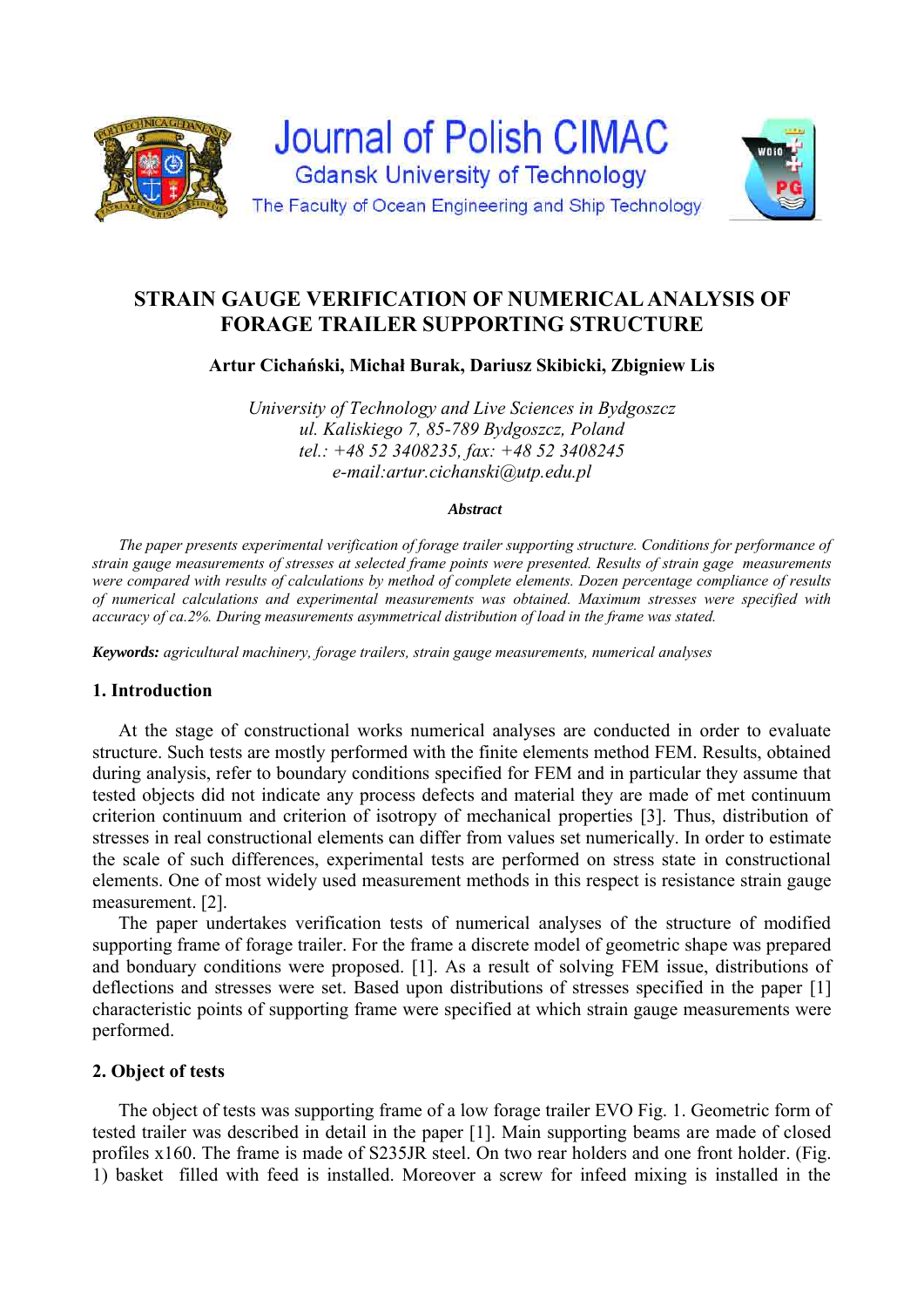basket. Frame load results from the mass of the very basket and its filling. The frame is supported on two supports located in rear part at height of head of supporting beam. Rear supports are used for mounting of axis with wheels. Trailing hook acts as the front support.



*Fig. 1. Object of tests* 

## **3. Conditions for performance of tests**

Based upon results of numerical analyses, characteristic points on the surface of supporting beam were indicated and strain gauge measurements were performed at these points. The scheme of numbering of strain gauges is presented at Fig. 2.



*Fig. 2. Scheme of numbering of strain gauges* 

On upper shelf of right beam there are strain gauges located at locations no 1 to 4. on lower shelf of right beam there are strain gauges located at locations no 5and 6. In addition, on left beam there are strain gauges located at locations no 3 and 4. The system located on right beam was specified as strain gauge no 3 and on left beam as no 3L. Similar convention was adopted for labelling of strain gauges no 4. Location of strain gauges no 1 to 4 in relation to component elements of frame is presented at Fig. 3.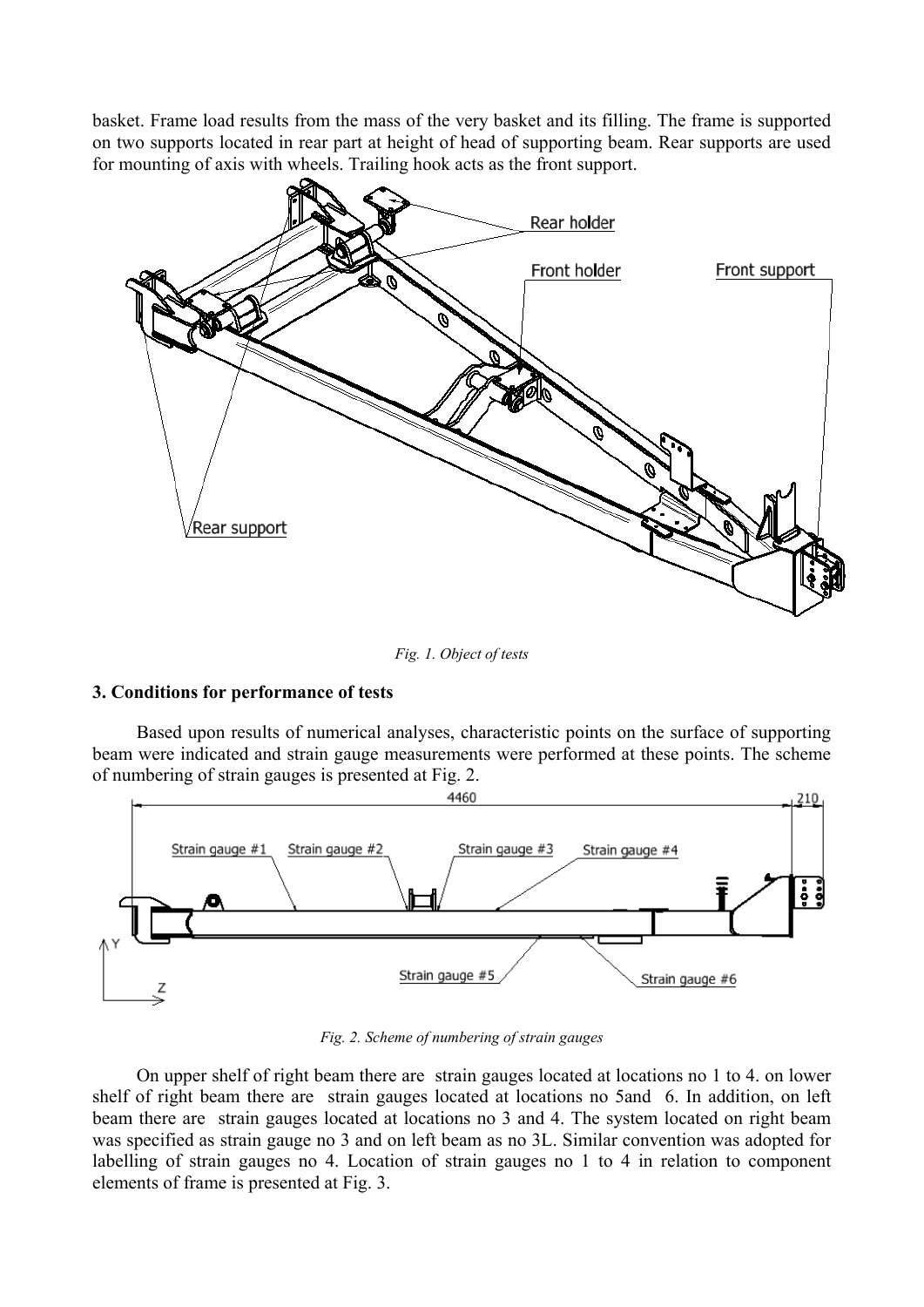

*Fig. 3. Scheme of location of strain gauges 1 to 4* 

Location of strain gauges no 5 and 6 in relation to component elements of frame is presented at Fig. 4.



*Fig. 4. Scheme of location of strain gauges 5 and 6* 

Measurements were performed on a complete forage trailer (Fig. 5). Load was applied to forage basket and measured with a scale included in the trailer equipment. Strain gauge tests were performed with 8 channel universal strain gauge bridge made by National Instruments – NI SCXI-1520 and USB module for data acquisition with 13bits resolution and sampling frequency of 200  $kS/s$  – NI SCXI-1600. Strain gauges made by HBM – 1-LY11-6/120-3-3m were used, with measurement base of 6 mm and fast drying glue 1-Z70. Data was recorded with NI LabVIEW SignalExpress software.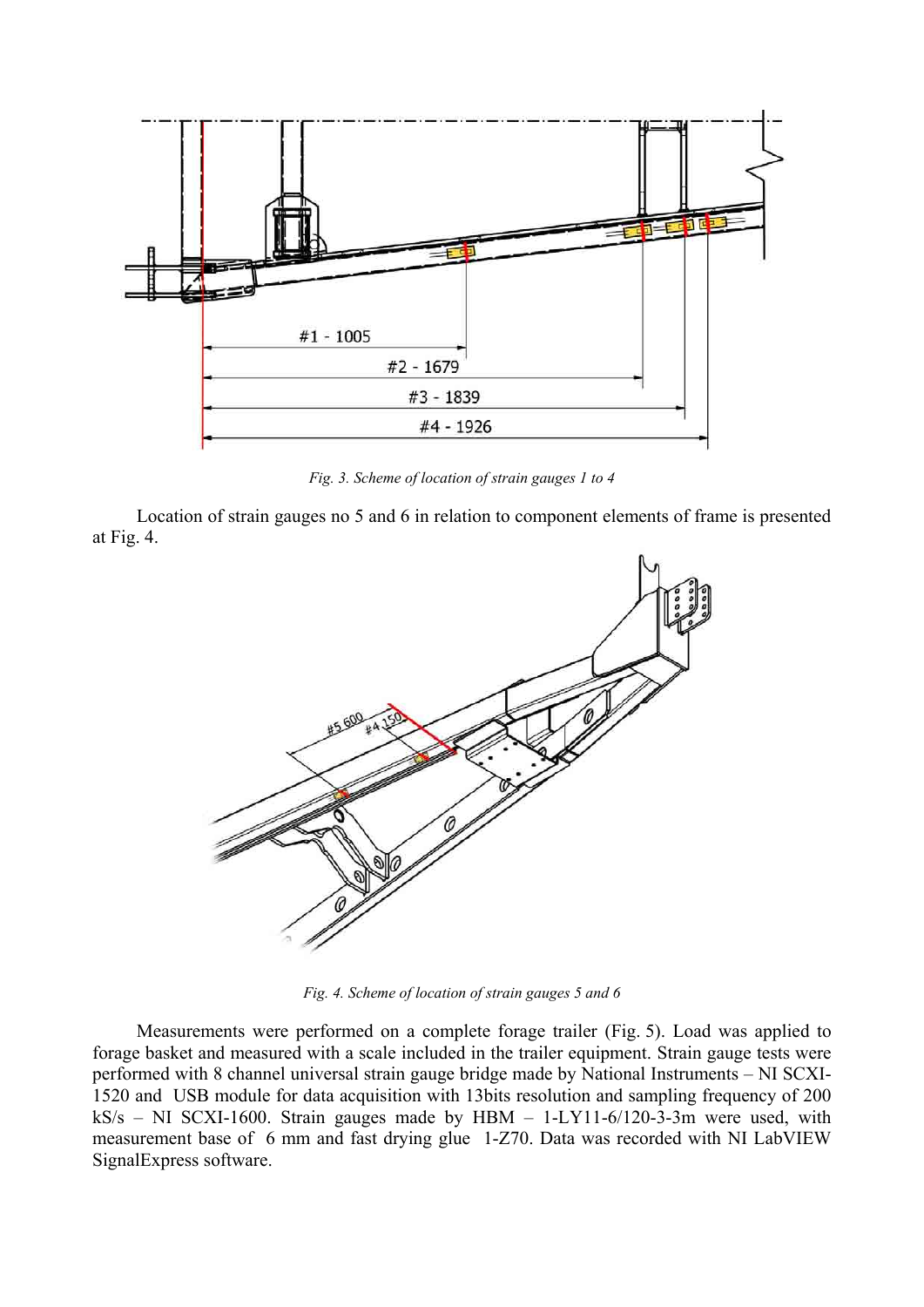

*Fig. 5. Conditions for performance of strain gauge measurements* 

# **4. Results of strain gauge measurements**

Results of strain gauge measurements and their corresponding values of stresses set numerically for load of 2 000kg are presented in table 3, for load of 3 350kg in table 4 and for load of 2 000kg in table 5. Percentage error of measurements is specified from dependencies (1).

$$
\delta = \left| \frac{\sigma_{FEM} - \sigma_{gauge}}{\sigma_{FEM}} \right| * 100\% \tag{1}
$$

| <b>Strain</b><br>gauge | Set no 1            |                     |              | Set no 2            |                     |              |
|------------------------|---------------------|---------------------|--------------|---------------------|---------------------|--------------|
|                        | <b>FEM</b><br>[MPa] | Measuremen<br>[MPa] | $\delta$ [%] | <b>FEM</b><br>[MPa] | Measuremen<br>[MPa] | $\delta$ [%] |
| $\mathbf{1}$           | $-26.89$            | $-21.0$             | 21.9         | $-26.89$            | $-22.5$             | 16.3         |
| $\overline{2}$         | $-33.37$            | $-26.0$             | 22.1         | $-33.37$            | $-27.0$             | 19.1         |
| 3                      | -34.60              | $-30.0$             | 13.3         | $-34.60$            | $-30.0$             | 13.3         |
| 3L                     | -34.60              | $-32.5$             | 6.1          | $-34.60$            | $-32.5$             | 6.1          |
| 4                      | $-33.37$            | $-35.0$             | 4.9          | -33.37              | $-34.0$             | 1.9          |
| 4L                     | $-33.37$            | $-35.0$             | 4.9          | $-33.37$            | $-36.0$             | 7.9          |
| 5                      | 28.24               | 27.5                | 2.6          | 28.24               | 27.5                | 2.6          |
| 6                      | 23.64               | 22.5                | 4.8          | 23.64               | 22.5                | 4.8          |

*Table. 3. Stresses set strain gauge and numerically for load of 2000kg*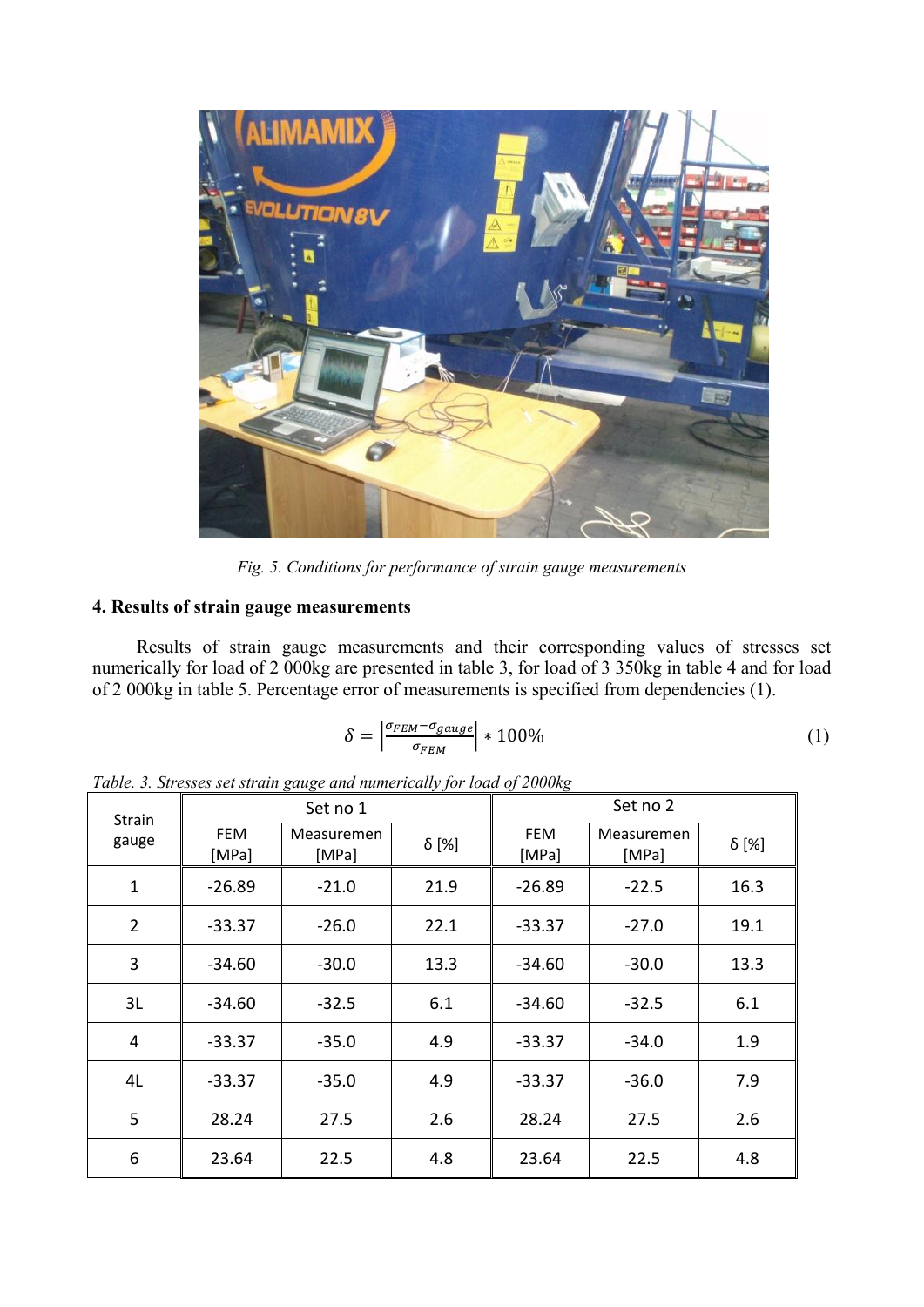| <b>Strain</b><br>gauge | Set no 3            |                     |       | Set no 4            |                     |       |
|------------------------|---------------------|---------------------|-------|---------------------|---------------------|-------|
|                        | <b>FEM</b><br>[MPa] | Measuremen<br>[MPa] | δ [%] | <b>FEM</b><br>[MPa] | Measuremen<br>[MPa] | δ [%] |
| $\mathbf{1}$           | $-45.04$            | $-36.0$             | 20.1  | $-45.04$            | $-36.0$             | 20.1  |
| $\overline{2}$         | -55.90              | $-41.5$             | 25.8  | $-55.90$            | $-42.0$             | 24.9  |
| 3                      | $-57.96$            | $-46.0$             | 20.6  | $-57.96$            | $-47.0$             | 18.9  |
| 3L                     | $-57.96$            | $-52.0$             | 10.3  | $-57.96$            | $-52.0$             | 10.3  |
| 4                      | $-55.90$            | $-55.0$             | 1.6   | $-55.90$            | $-55.0$             | 1.6   |
| 4L                     | $-55.90$            | $-57.0$             | 2.0   | $-55.90$            | $-57.0$             | 2.0   |
| 5                      | 47.30               | 46.0                | 2.8   | 47.30               | 46.0                | 2.8   |
| 6                      | 39.59               | 35.0                | 11.6  | 39.59               | 35.0                | 11.6  |

*Table. 4. Stresses set strain gauge and numerically for load of 3350kg* 

*Table. 5. Stresses set strain gauge and numerically for load of 2000kg* 

| <b>Strain</b><br>gauge | Set no 5            |                     |              | Set no 6            |                     |              |
|------------------------|---------------------|---------------------|--------------|---------------------|---------------------|--------------|
|                        | <b>FEM</b><br>[MPa] | Measuremen<br>[MPa] | $\delta$ [%] | <b>FEM</b><br>[MPa] | Measuremen<br>[MPa] | $\delta$ [%] |
| $\mathbf{1}$           | $-26.89$            | $-22.5$             | 16.3         | $-26.89$            | $-22.5$             | 16.3         |
| $\overline{2}$         | $-33.37$            | $-26.0$             | 22.1         | $-33.37$            | $-26.0$             | 22.1         |
| 3                      | $-34.60$            | $-29.0$             | 16.2         | $-34.60$            | $-29.5$             | 14.7         |
| 3L                     | -34.60              | $-32.0$             | 7.5          | $-34.60$            | $-32.0$             | 7.5          |
| 4                      | $-33.37$            | $-34.0$             | 1.9          | $-33.37$            | $-34.0$             | 1.9          |
| 4L                     | $-33.37$            | $-35.0$             | 4.9          | $-33.37$            | $-36.0$             | 7.9          |
| 5                      | 28.24               | 28.0                | 0.9          | 28.24               | 28.0                | 0.9          |
| 6                      | 23.64               | 22.5                | 4.8          | 23.64               | 22.5                | 4.8          |

For each tested levels of load two series of measurements were performed. Averaged values of percentage error at load level for individual strain gauges are presented in the form of a graph at Fig. 6.

Comparison of measurement error for strain gauges no 3 and 4 indicates asymmetrical distribution of load on the frame. Stresses set at selected points located on right frame side (Fig 4) reach higher values than analogical stresses at left frame side. This can be due to inaccuracy in structure engineering of the welded frame. Maximum stresses each time were measured in strain gauges no 4 and 4L. values read on these strain gauges at maximum load of 3350kg are characterised with low value of error, ca. 2%. Maximum error for the whole analysis does not exceed dozen of percentage. Higher error values occur at the side of overestimation and lower at